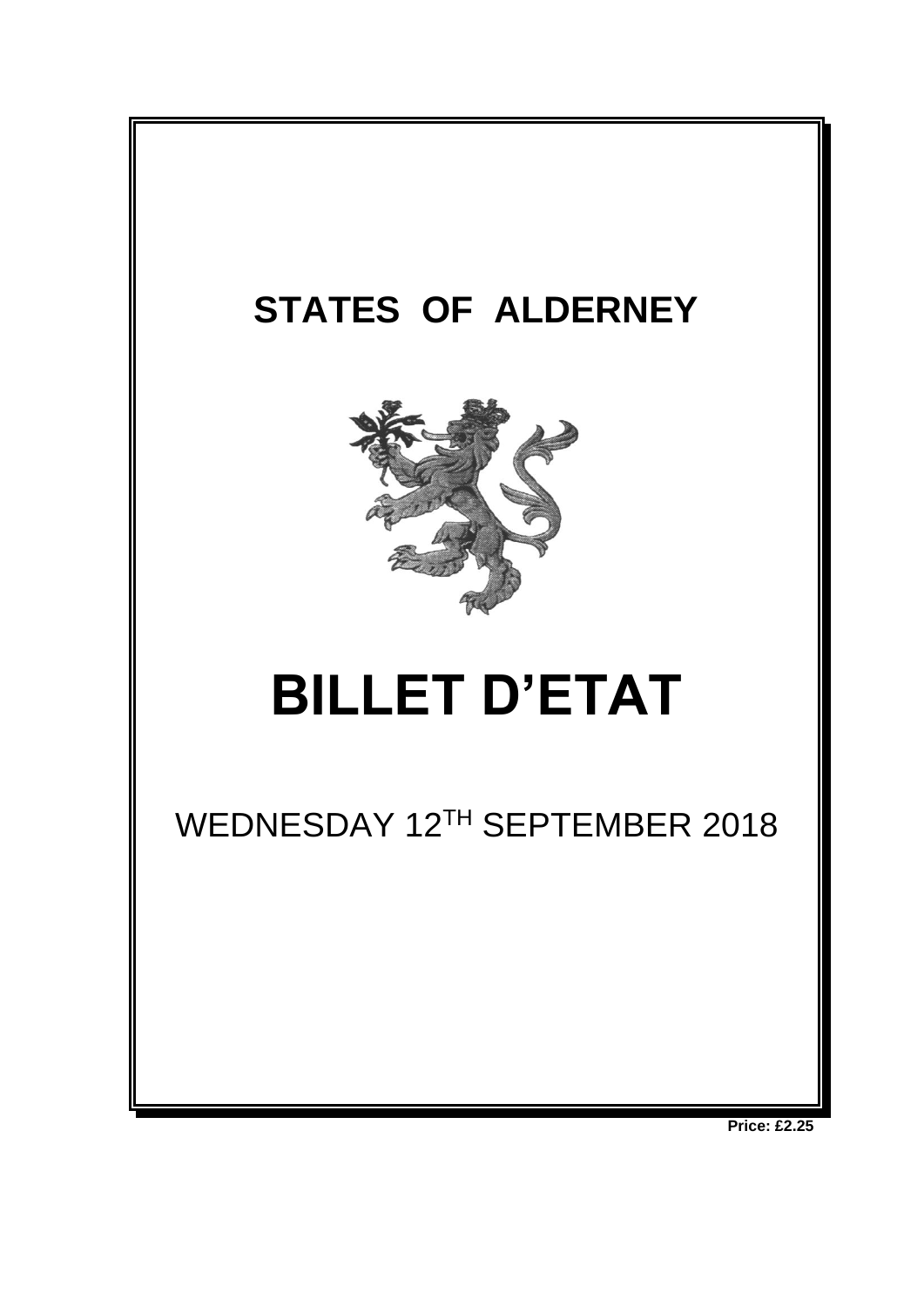## **STATES OF ALDERNEY**

# **BILLET D'ETAT**

## **FOR WEDNESDAY 12TH SEPTEMBER 2018**

Members of the States:

I have the honour to inform you that the Meeting of the States will be held at 5:30 pm on Wednesday 12<sup>th</sup> September 2018. This will be preceded by the People's Meeting, which will be held on Wednesday 5<sup>th</sup> September 2018 at 7:00 pm in the Island Hall.

> W Stuart Trought President

#### **Item l Chief Pleas**

**Persons whose names are included on the Register of Voters and who have given due notice will address the States on matters of public interest.**

## **Item lI Change to the States of Alderney Rules of Procedure**

## **The following letter was received from Mr Dent, Chairman of the Policy and Finance Committee:-**

"In order that Alderney is able to respond to and properly consider regulations and ordinances that derive from Committees of the States of Guernsey (for example, from the EU Withdrawal (Bailiwick of Guernsey (Brexit) Law, recent General Data Protection Legislation (GDPR) and any other future legislation that contain disapplication clauses), it is proposed to add a new paragraph at the end of Rule 4 to the States of Alderney Rules of Procedure.

The additional text will ensure that all States of Guernsey Policy and Resources Committee and any other States of Guernsey Committee originating regulations/ordinances that derive from the above categories of legislation, are submitted for final approval to the States of Alderney and none go, albeit unintentionally, unnoticed or forgotten in the 'system'.

Given the powers that the States of Guernsey Policy and Resources Committee are likely to obtain under the EU Withdrawal (Bailiwick of Guernsey)(Brexit) legislation, and those they have already obtained under GDPR legislation, and are probably going to seek in forthcoming further legislation, I believe that this additional rule will be an incredibly important safeguard for Alderney.

#### **Proposed addition to Rule 4 of the States of Alderney Rules of Procedure**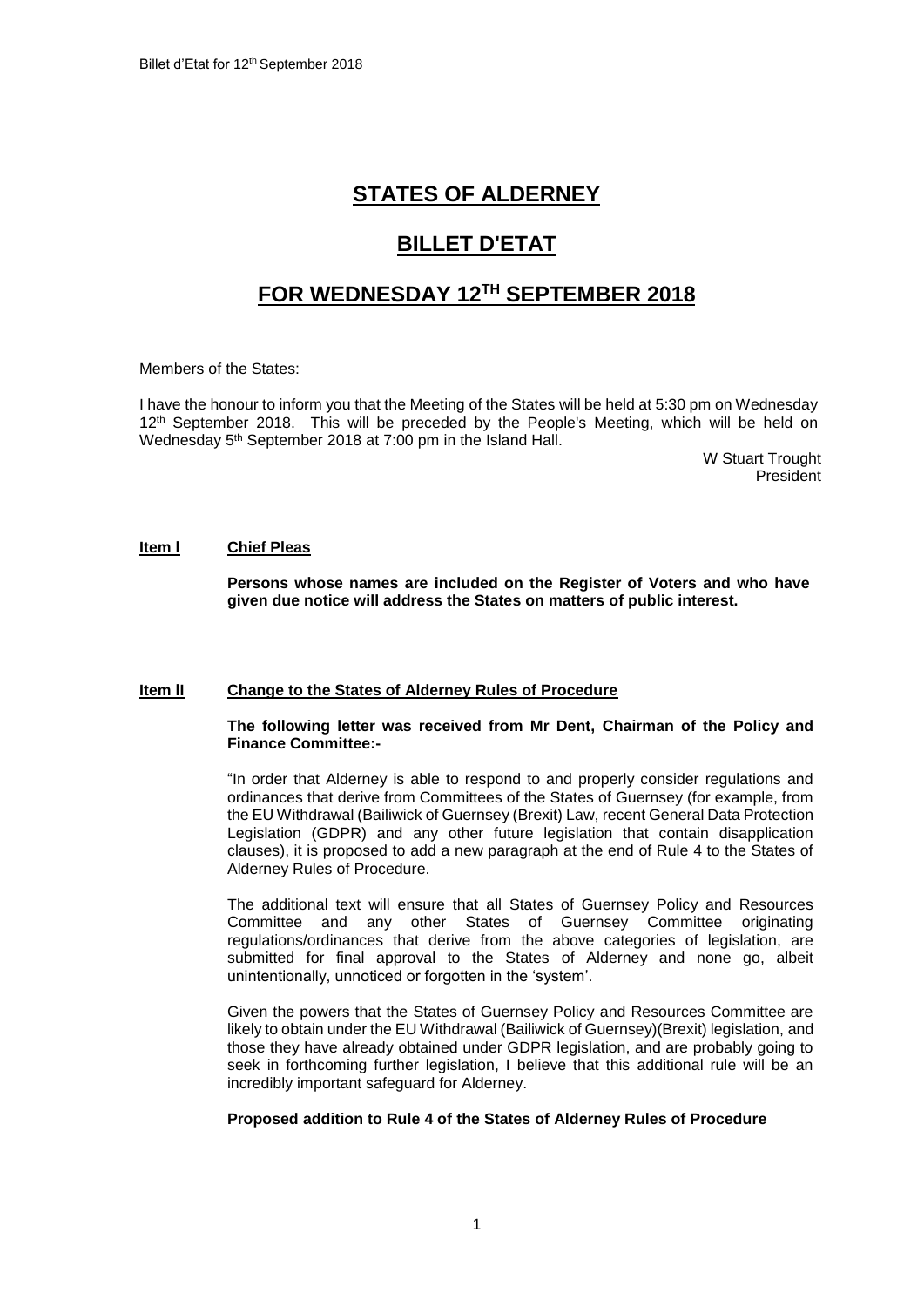| Legislation     | Regulations and Ordinances that apply in Alderney may be                                                                                                                                                                                                                                                                                                   |
|-----------------|------------------------------------------------------------------------------------------------------------------------------------------------------------------------------------------------------------------------------------------------------------------------------------------------------------------------------------------------------------|
| made in         | made by a Committee of the States of Guernsey or enacted by                                                                                                                                                                                                                                                                                                |
| <b>Guernsey</b> | the States of Deliberation (as the case may be), typically under                                                                                                                                                                                                                                                                                           |
|                 | a Bailiwick-wide Law. Where the relevant Law provides that<br>such legislation is subject to disapplication in Alderney by<br>resolution of the States, it shall be included in a Billet d'Etat for<br>a meeting of the States (within any time-limit for disapplication<br>specified in the Law), together with a motion not to annul the<br>legislation. |

I would be grateful if you would place this matter before the next meeting of the States of Alderney with an appropriate proposition.

James Dent, Chairman

**The States of Alderney is asked to approve, in exercise of their powers to prescribe rules of procedure applicable to meetings of the States under section 45(1) of the Government of Alderney Law, 2004, that the following amendment is made to the States of Alderney Rules of Procedure, as amended:** 

**Immediately before Rule 5 (Billet to Bailiff) insert the following new rule 4B:** 

#### **"Legislation made in Guernsey**

**Regulations and Ordinances that apply in Alderney may be made by a Committee of the States of Guernsey or enacted by the States of Deliberation (as the case may be), typically under a Bailiwick-wide Law. Where the relevant Law provides that such legislation is subject to disapplication in Alderney by resolution of the States, it shall be included in a Billet d'Etat for a meeting of the States (within any time-limit for disapplication specified in the Law), together with a motion not to annul the legislation."**

#### **Item IlI The European Union (Brexit) (Bailiwick of Guernsey) Law, 2018**

#### **The following letter was received from Mr Dent, Chairman of the Policy and Finance Committee:-**

*"The European Union (Brexit) (Bailiwick of Guernsey) Law, 2018 (The "Law") is broadly equivalent in scope and purpose to the UK's European Union (Withdrawal) Bill. Because so much about the process of Brexit is still unsure and undecided, the Law has been drafted to provide as much legislative flexibility as possible for the Bailiwick.* 

*It has four primary purposes:* 

- *1. to repeal the European Communities (Bailiwick of Guernsey) Law, 1973 ("the 1973 Law"), and thus turn off the flow of European legislation which is directly applicable in the Bailiwick pursuant to Protocol 3 (see section 1);*
- *2. to preserve in domestic law that directly applicable EU legislation which had effect in the Bailiwick immediately before exit day ("Preserved EU law") (see section 2), to avoid a legal black hole on exit day;*
- *3. to provide a suitable mechanism to amend and repeal both Preserved EU law and other enactments at short notice where that is necessary and expedient in consequence of the repeal of the 1973 Law or otherwise in consequence of Brexit (see the regulation making power at section 5); and*
- *4. to make appropriate provision in relation to the interpretation, and status, of EU law after exit (see sections 6 to 8).*

*In all of this, and in the transitional provision it makes in Schedule 1, it is broadly consistent with provision within the UK Withdrawal Bill.*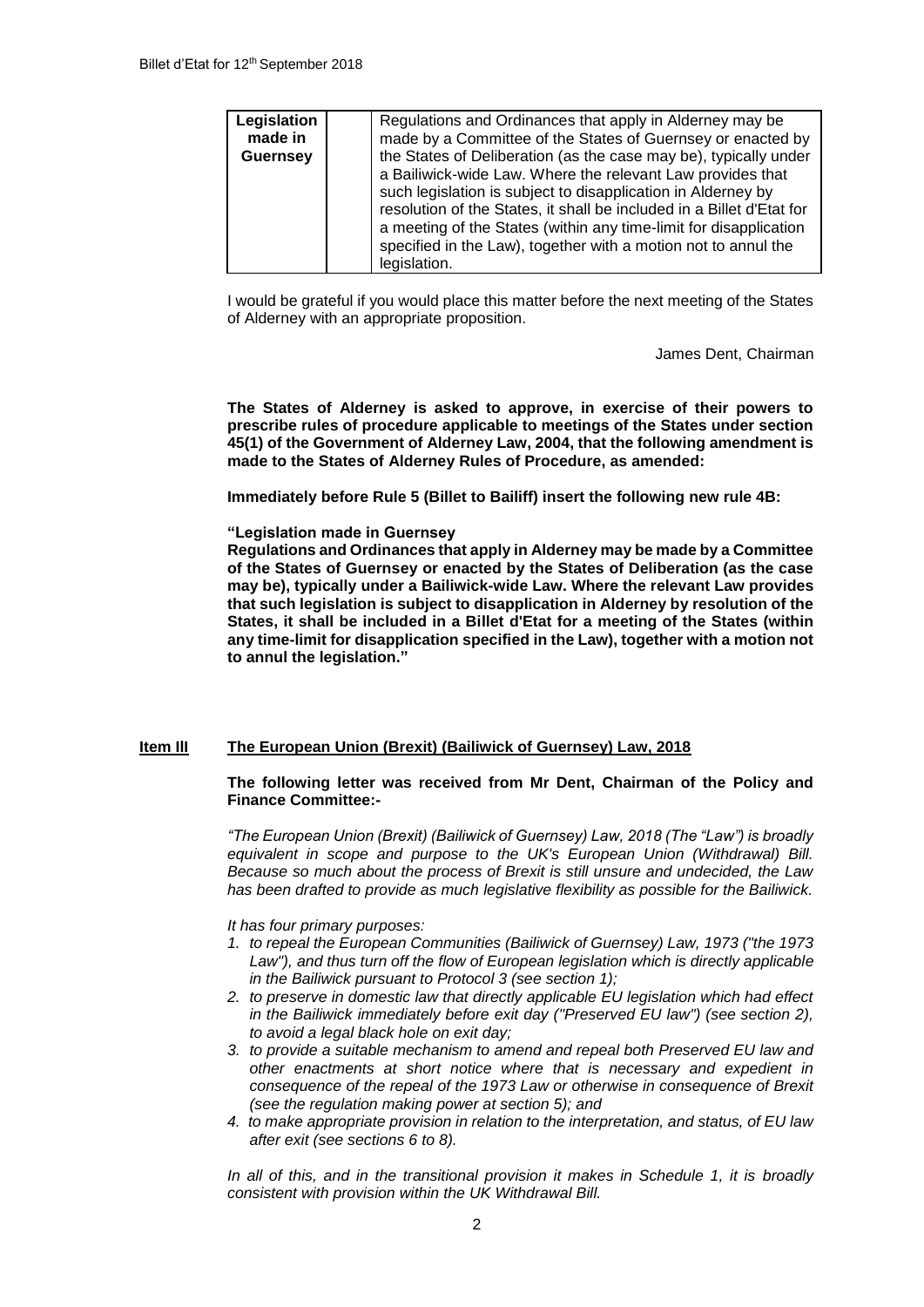*The Law does not require the preparation of what purports to be a comprehensive list of Preserved EU law. Instead, at section 3(2) there is a more general power for the Policy & Resources Committee (after consultation with HM Procureur) to publish information relating to Preserved EU law. In addition the Law makes provision in respect of any Withdrawal Agreement that the UK may enter into with the EU and which has application in the Bailiwick.*

*Section 1 repeals the 1973 Law on exit day (defined as 11pm on 29 March 2019, or such other day as the Policy & Resources Committee may appoint by regulations) but also provides that regulations under section 5 can amend the 1973 Law before exit day.*

*Section 2 preserves EU provisions (another defined term) in domestic law on exit day, subject to amendment by section 5 regulations and to the provisions of any enactment coming into force on or after exit day.*

*Section 3 provides that such saved EU provisions are Preserved EU law.*

*Section 4 is a 'for the avoidance of doubt' provision, making clear that Ordinances under the European Communities (Implementation) (Bailiwick of Guernsey) Law, 1994 ("the Implementation Law") and other enactments implementing EU provisions continue to have effect, notwithstanding the repeal of the 1973 Law.*

*Section 5 gives power to amend or repeal Preserved EU law and other enactments by regulation where that is necessary and expedient in consequence of the repeal of the 1973 Law or otherwise in consequence of Brexit. To provide for enhanced scrutiny and protection in respect of the exercise of this wide power, it sets out a process of certification by HM Procureur at subsection (3); this regulation making power sits with the relevant Alderney and Sark Committees where exercised solely in respect of those Islands.*

*Sections 6 and 7 deal with the interpretation of legislation and other related matters after 'the designated day', which day is to be appointed by regulations made by the Policy & Resources Committee. If there is a transition period during which EU law continues to have effect, it is intended that the designated day will be the end of that transition period; if there is not, the designated day will simply be the same as exit day.*

*Section 8 deals with the status of Preserved EU law in the context of the Human Rights (Bailiwick of Guernsey) Law, 2000 and the Interpretation and Standard Provisions (Bailiwick of Guernsey) Law, 2016.*

*Section 9 gives power to the States to make provision in relation to any Withdrawal Agreement (a defined term – see section 12), including provision equivalent to provision in the 1973 Law, thus enabling the States to provide for EU law to continue to have effect during a transition period. It also allows for such an Ordinance to provide that EU law which comes into force and is applicable in the Bailiwick during that period to be Preserved EU law.*

*Section 10 deems the EU Charter of Fundamental Rights to be an EU provision for the purposes of the Implementation Law and thus susceptible to implementation by Ordinance under that Law.*

*Section 11 makes provision in respect of Ordinances and regulations made under the Law; subsections (6) to (10) are concerned with regulations made under section 5.*

*Section 12 is the interpretation section, section 13 gives effect to the two Schedules, and sections 14 and 15 deal with citation and commencement.*

*Schedule 1 contains consequential, transitional and saving provisions, including amendments to the 1973 Law and the 1994 Law.*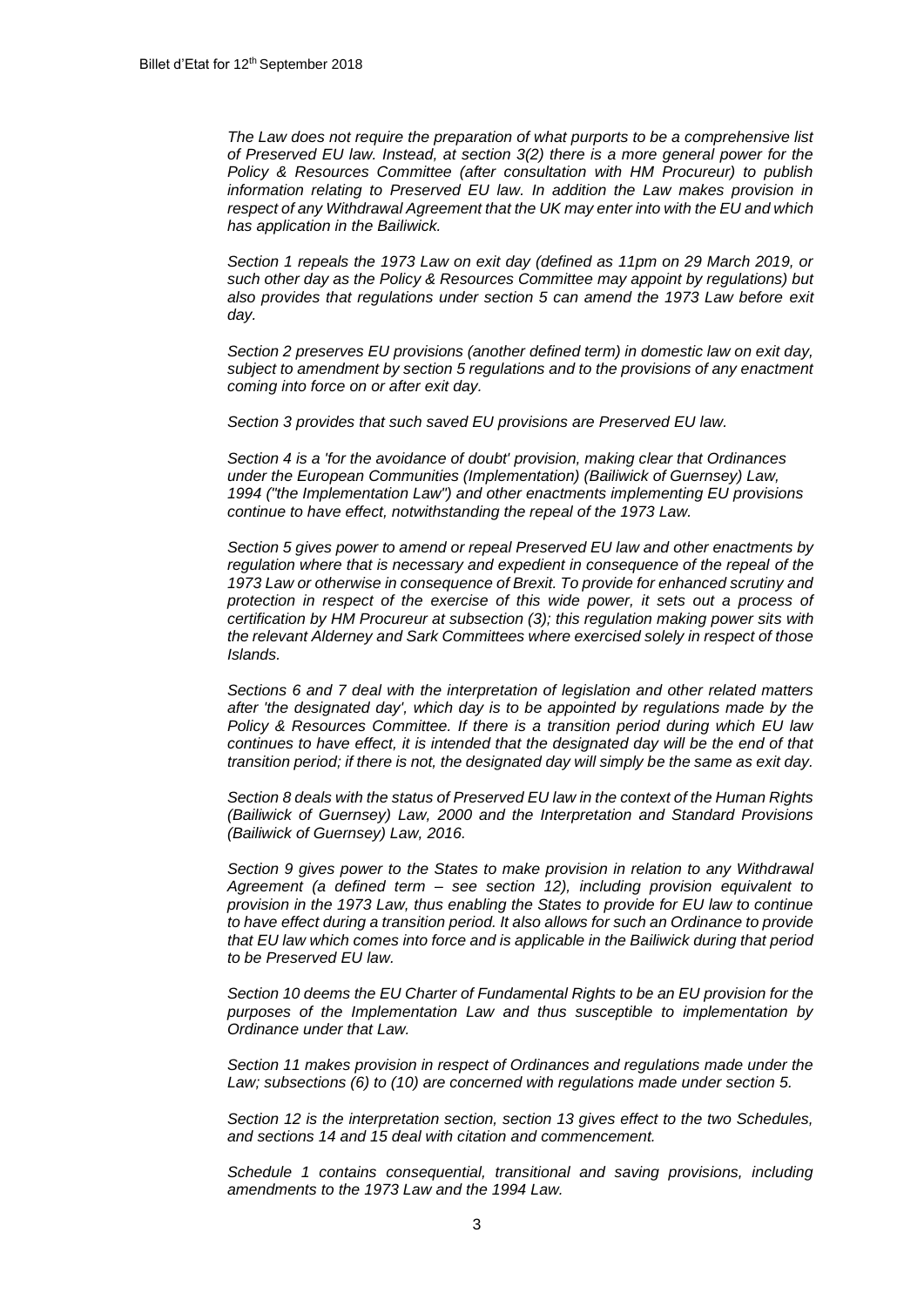*Schedule 2 contains the updated definition of "the EU Treaties".*

*I* would be grateful if this matter is placed before the next meeting of the States of *Alderney with an appropriate proposition.*

*James Dent, Chairman"*

**The States of Alderney is asked to approve the Projet de Loi entitled "The European Union (Brexit) (Bailiwick of Guernsey) Law, 2018" and to authorise the Bailiff to present a most humble petition to Her Majesty in Council praying for Her Royal Sanction thereto.**

#### **Item IV The European Union (Amendment of Legislation) (Bailiwick of Guernsey) Law, 2018**

**The following letter was received from Mr Dent, Chairman of the Policy and Finance Committee:-**

*"As part of the suite of legislation drafted as a consequence of the UK's withdrawal from the European Union, the Law is closely linked to the approach set down in the European Union (Brexit) (Bailiwick of Guernsey) Law, 2018 (the "Brexit Law").* 

*The Brexit Law preserves in domestic law the directly applicable European legislation which had effect in the Bailiwick immediately before exit day ("Preserved EU law") in order to avoid a legal black hole on exit day, 29 March 2019. Although the Brexit Law provides powers for the Policy & Resources Committee to amend and repeal Preserved EU law where it is necessary and expedient to do so in consequence of the repeal of the European Communities Law, 1973 or otherwise in consequence of Brexit, those powers are only intended to ensure the continuing operability of Preserved EU law.* 

*Section 1 of the Law therefore permits the repeal or amendment of Preserved EU law for broader policy purposes by Ordinance of the States of Deliberation (in relation to Guernsey and the Bailiwick as a whole) and the States of Alderney and the Chief Pleas of Sark (in relation to their respective islands). In addition, that section permits the repeal or amendment of any Ordinance made under the European Communities (Implementation) (Bailiwick of Guernsey) Law, 1994 for broader policy purposes by Ordinance of any of the above legislatures.* 

*Section 2 of the Law sets out examples of the matters in relation to which Ordinances may make provision, including customs and trade, financial services, agriculture and fisheries.*

*I would be grateful if you would place this matter before the next meeting of the States of Alderney with an appropriate proposition.*

*James Dent, Chairman"*

**The States of Alderney is asked to approve the Projet de Loi entitled "The European Union (Amendment of Legislation) (Bailiwick of Guernsey) Law, 2018" and to authorise the Bailiff to present a most humble petition to Her Majesty in Council praying for Her Royal Sanction thereto.**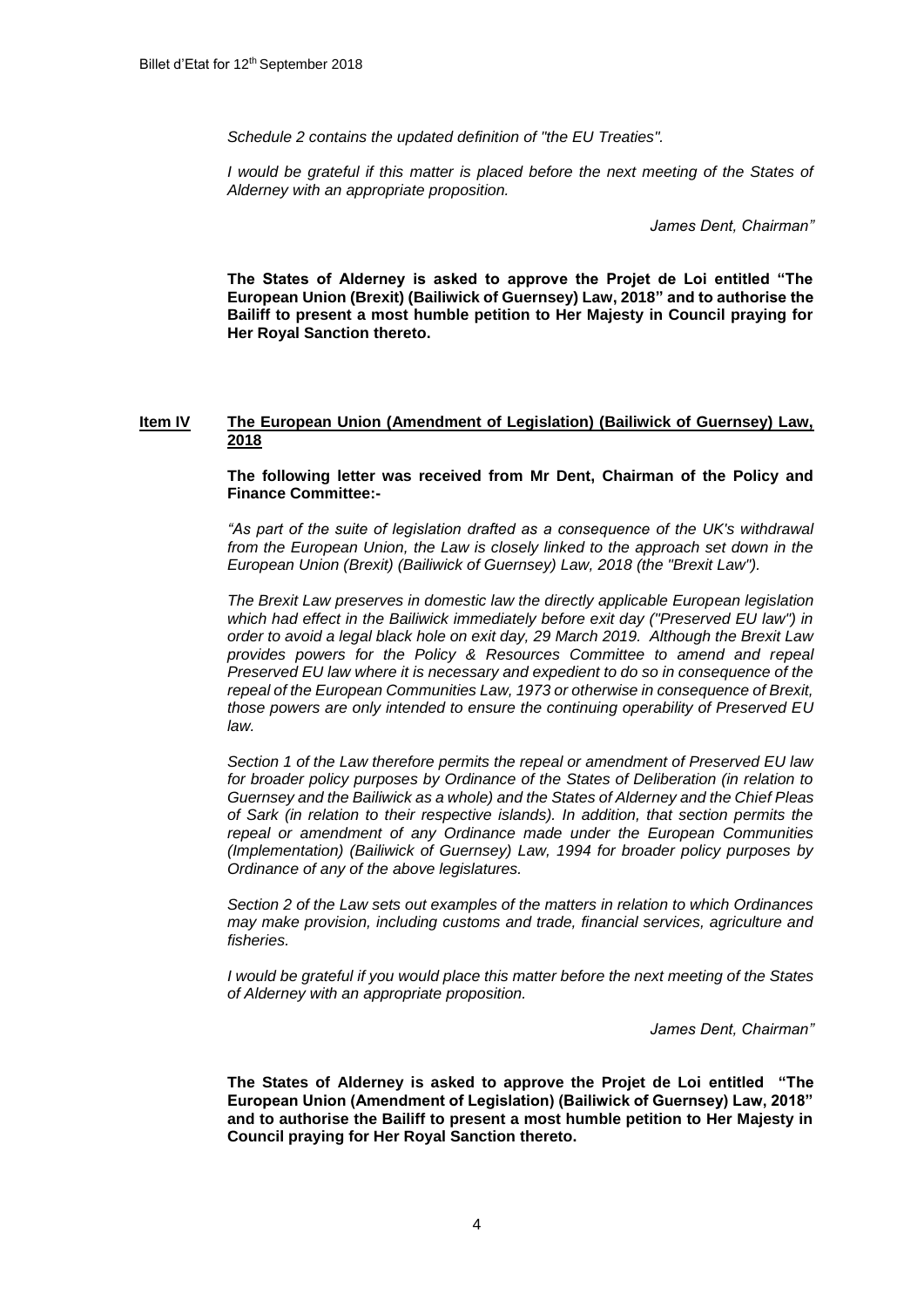## **Item V The Republic of Maldives (Restrictive Measures) (Alderney) Ordinance, 2018**

#### **The following letter was received from Mr Dent, Chairman of the Policy and Finance Committee:-**

*"In response to concern about the situation in the Republic of the Maldives (the Maldives), the EU has published Council Regulation (EU) 2018/1001. This sets out restrictive measures, including an asset freeze applicable to listed persons responsible for undermining the rule of law or obstructing an inclusive political process in the Maldives, as well as those responsible for serious human rights violations or abuses there. To date nobody has been listed.* 

*Alderney does not currently have legislation in place to implement the EU measures, but could do so by enacting an Ordinance under the European Communities (Implementation) (Bailiwick of Guernsey) Law, 1994. The absence of any implementing legislation will not present a problem for as long as there are no designations in place under the EU Regulation but, it is understood that this position may change at any time.* 

*It has been recommended to the Committee that early enactment of an Ordinance giving effect to sanctions in respect of the Maldives is necessary to ensure that, once designations of listed persons are made by the EU, they can be given effect domestically.*

*I would be grateful if you would place this matter before the next meeting of the States of Alderney with an appropriate proposition.*

*James Dent, Chairman"*

#### **The States of Alderney is asked to approve the "Republic of Maldives (Restrictive Measures) (Alderney) Ordinance, 2018"**

#### **Item VI The Alderney eGambling (Amendment) (No.2) Ordinance, 2018**

#### **The following letter was received from Mr Dent, Chairman of the Policy and Finance Committee:-**

"On the 1st April 2015, Section 30 of the Alderney eGambling Ordinance 2009 was amended to extend the term business associate to create a gambling business associate. Gambling business associates are entities outside the Bailiwick who contract with our licensees and Category 1 or 2 associate certificate holders. The contracts enable the movement of players into or out of our jurisdiction to enable our licensees or associate certificate holders to organise and promote a gambling transaction or to effect the gambling transaction on behalf of the business associate or the business associate effects the gambling transaction on behalf of a Category 1 licensee or associate certificate holder.

To enable an associate to become a gambling business associate, due diligence must be conducted by the licensee or associate certificate holder of the entity they wish to associate with. Such due diligence is considered by the Alderney Gambling Control Commission (AGCC) and, if satisfied, that association is approved. This due diligence affords the players leaving this jurisdiction protection as the AGCC would have knowledge of the business associate, for example, where they are licensed and information regarding their organisation.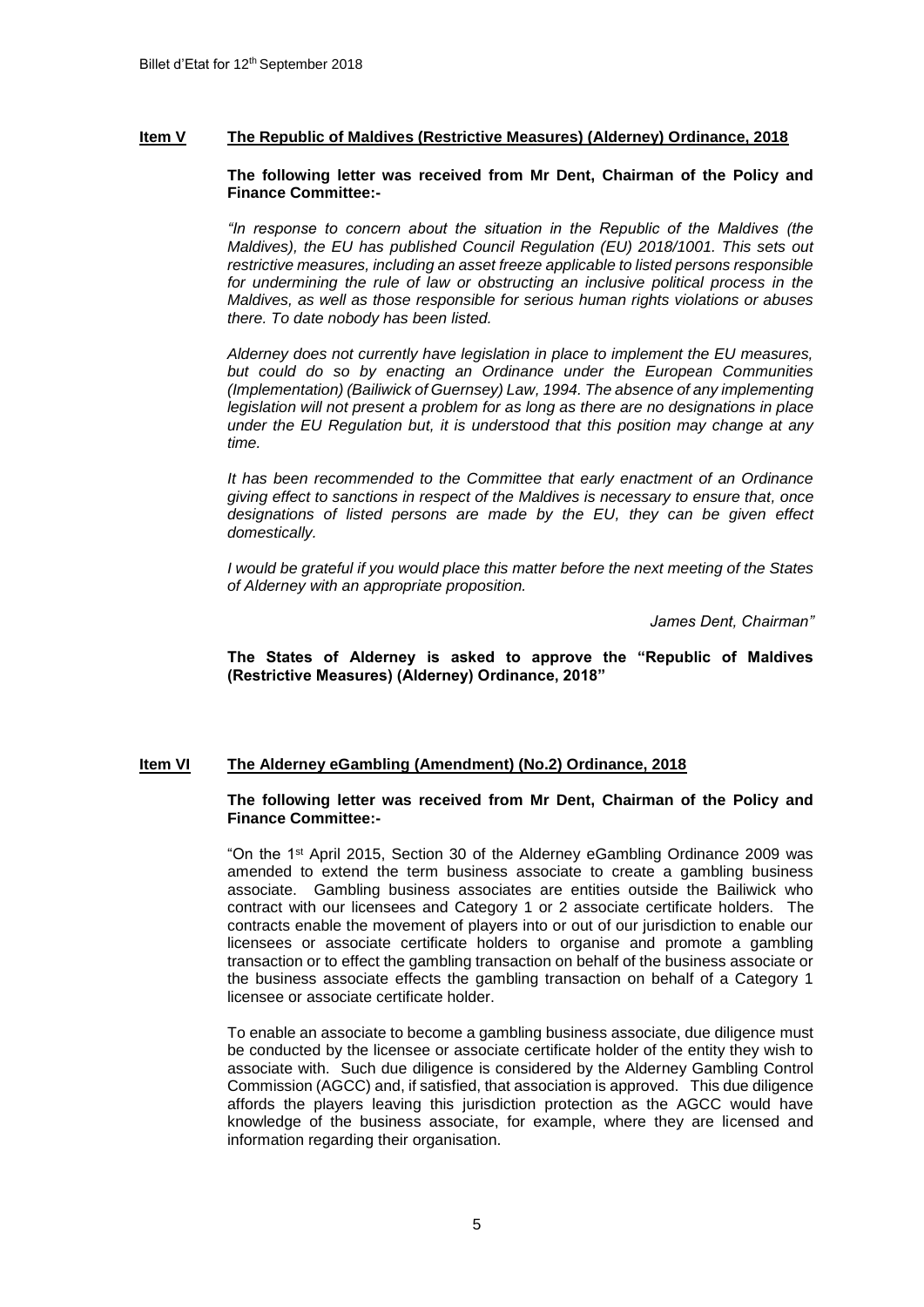Further, the AGCC ensures that the Bailiwick reputation is safeguarded by ensuring that the business associate is an entity who should do business with our licensees or associate certificate holders.

The Alderney eGambling (Amendment) (No.2) Ordinance, 2018 creates a new type of gambling business associate. The AGCC has recognised a new model existing within a number of category 2 operators (B2B operators) who send players from their eGambling platform to associates who effect the gambling transaction on their behalf. This is not covered by the current definition. To ensure that these players are afforded the same protection and the Bailiwick reputation is protected, the amendment seeks to add to the definition of the gambling business associate the following:

 *Category 2 eGambling licensee or a Category 2 associate certificate holder, in any arrangement whereby the business associate effects the gambling transaction on behalf of the Category 2 eGambling licensee or Category 2 associate certificate holder*

Such amendment is written with exactly the same safeguards and fee structure as presently exists. The licensee or associate certificate holder must signpost the player. This means they are warned that they are leaving the Alderney jurisdiction and that the gambling they will undertake is not regulated by the AGCC. The fee will be £3,000 per association. They must also undertake the same level of due diligence of the associate and that will need approval before they can send players to the associate.

The AGCC has, whilst reviewing the eGambling legislation, identified a small number of minor drafting issues, mainly typographical or administrative, which they have taken the opportunity to amend and are included in this ordinance.

In accordance with the Memorandum of Understanding with the Guernsey Committee *for* Home Affairs, that Committee has been briefed and has noted the proposed changes to the legislation and has no objections to the content of the Ordinance or any other comment on it.

I would be grateful if you would place this matter before the next meeting of the States of Alderney with an appropriate proposition.

James Dent, Chairman"

**The States of Alderney is asked to approve "The Alderney eGambling (Amendment) (No.2) Ordinance, 2018".**

## **Item VII The Airport in Alderney - issues currently impacting the current and future use of Alderney's airport**

**The following letter was received from Mr Dent, Chairman of the Policy and Finance Committee:-**

*"Despite:* 

- *(i) the adoption in October 2013 by the States of Guernsey of a Requête entitled "The Airfield in Alderney" that required the States of Guernsey to rehabilitate and 'future-proof' the Alderney runway;*
- *(ii) the unanimous adoption in December 2014 by the States of Guernsey of a Policy Council Report on the same subject; and*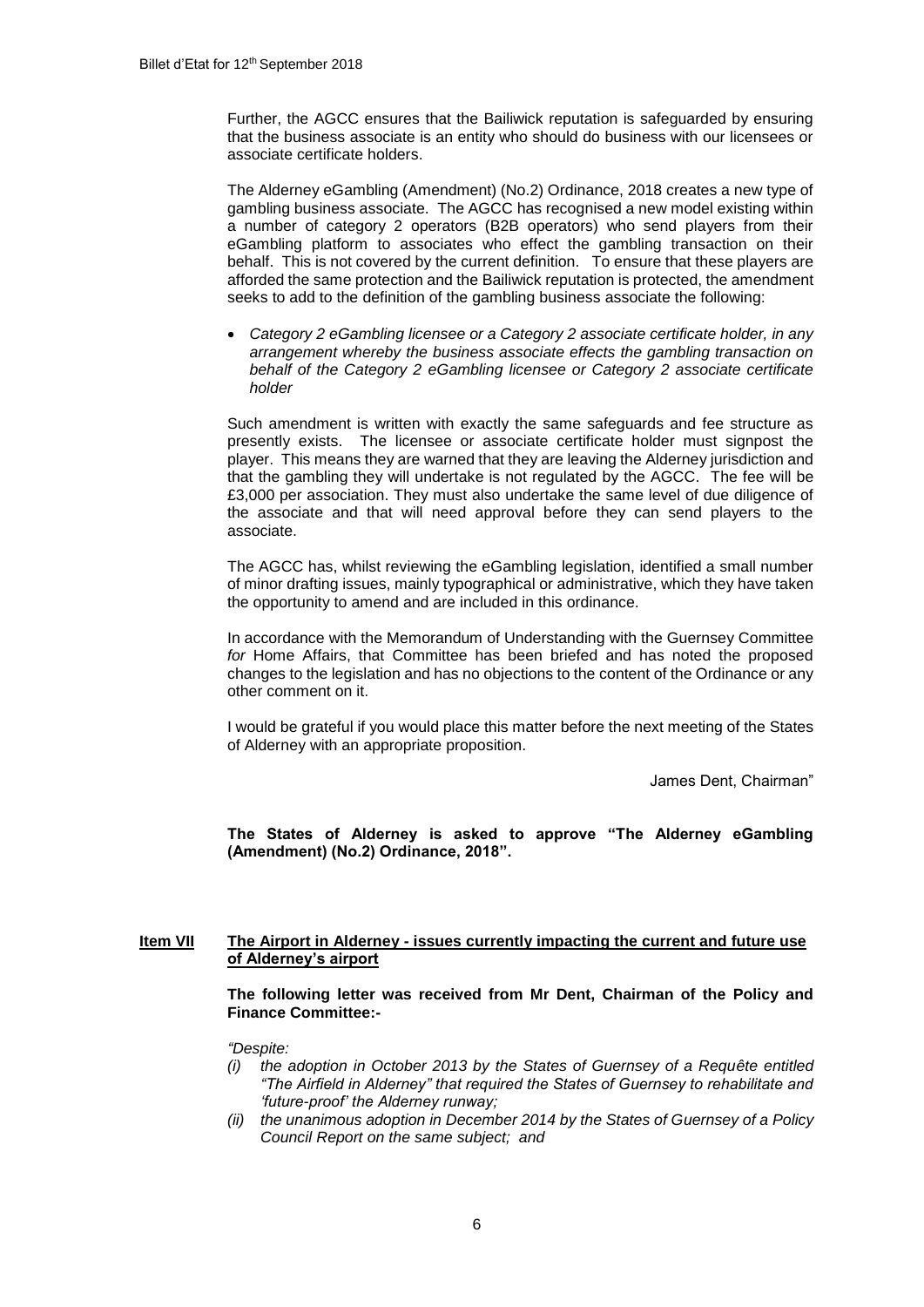*(iii) a number of consultancy reports, that set out paths for achieving the outcome originally envisaged,*

*the rehabilitation and widening works at our airport have yet to begin.* 

*The States of Alderney Policy and Finance Committee has expressed its concern over these delays and is particularly concerned that they will negatively impact the success of the currently envisaged Public Service Obligation contracts which are about to be competitively let for the Alderney-Guernsey and Alderney-Southampton routes.*

*Consequently, at its meeting on 24th July, the Policy and Finance Committee resolved to seek a debate without resolution in regard to the issues currently perceived as impacting all aspects of the current and future operation of Alderney's airport.* 

*Members may wish to express opinions on a wide variety of issues, including but not limited to the following:* 

- *The programme and works currently envisaged for the rehabilitation of the runway*
- *The impact of the above-described delays in rehabilitation work on the Public Service Obligation contracts*
- *The 'fitness-for purpose' of the airport terminal and apron*
- *Institutional arrangements in regard to the management, operation and funding of the airport activities.*

*I would be grateful if you would place this matter before the next meeting of the States of Alderney for debate without resolution.*

*James Dent, Chairman"*

**The States of Alderney is asked to debate this matter without resolution.**

## **Item VIII The 1948 Agreement between the States of Alderney and the States of Guernsey**

#### **The following letter was received from Mr Dent, Chairman of the Policy and Finance Committee:-**

*"The 1948 Agreement between the States of Alderney and the States of Guernsey: Alderney's views on the way forward in order that there can be an equitable resolution of issues that are in both our island's interests.*

#### *Background*

*At its meeting on 24th July, the Policy and Finance Committee resolved to welcome a review of the 1948 Agreement and requested the Chairman to convey this officially to the President of the States of Guernsey Policy and Resources Committee.* 

*The Policy and Finance Committee noted that the review should be:*

- *Chaired by a respected independent person, requested from the UK*
- *Begin with a review of previous work*
- *Charged with making recommendations that are in both our islands' economic, financial, social and environmental interests and should be balanced in regards to the needs and aspirations of both our communities in these matters; and*
- *Wherever practical, be evidence based.*

*Lord Keen, who is the UK Ministry of Justice spokesperson in the House of Lords and who advises the UK Secretary of State for Justice on policy in regards to the Channel Islands, is planning to visit Alderney towards the end of September.*